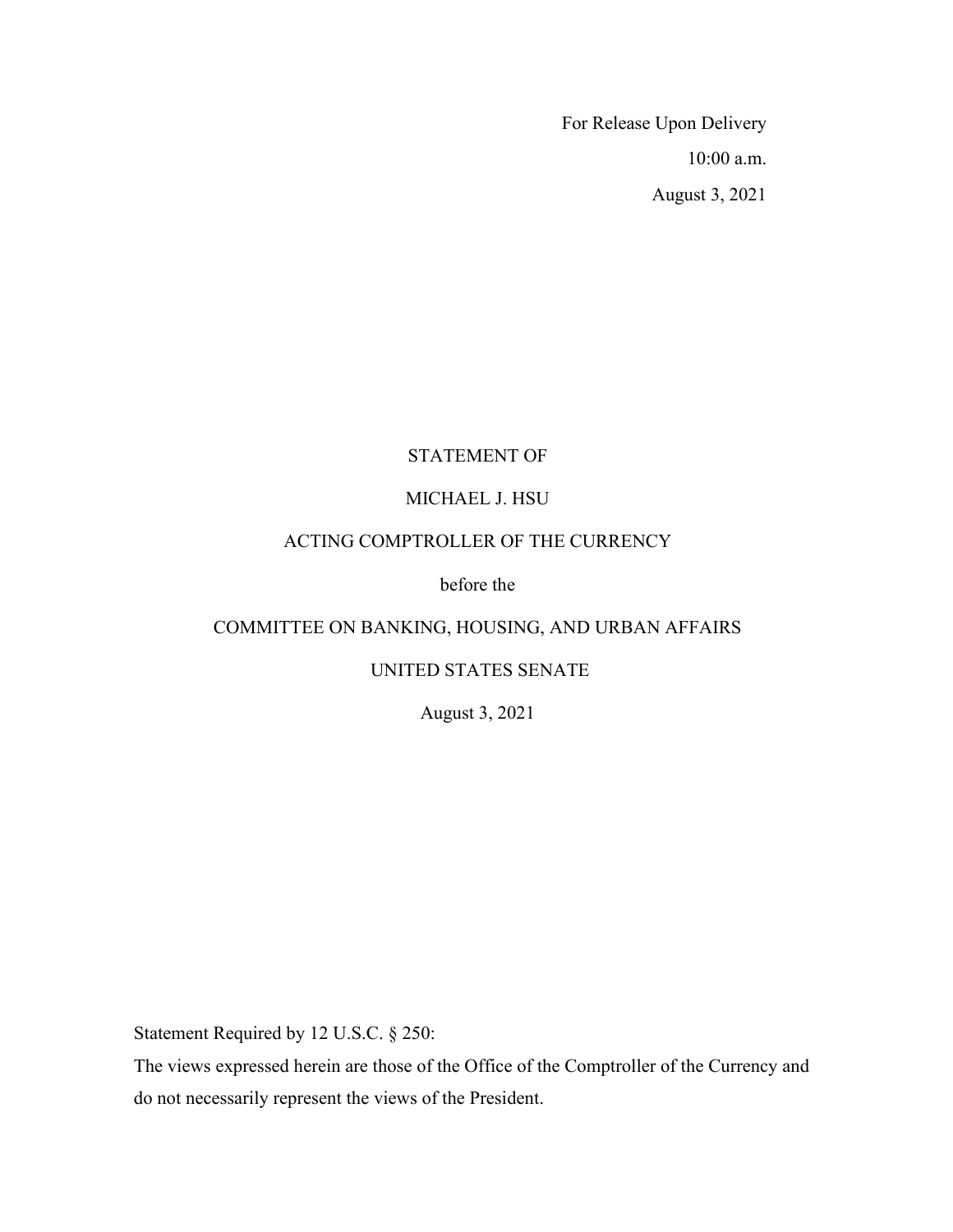### *Introduction*

Chairman Brown, Ranking Member Toomey and members of the Committee, I am pleased to provide an update on the activities underway at the Office of the Comptroller of the Currency (OCC) to ensure that national banks and federal savings associations operate in a safe, sound, and fair manner.

In May, I was sworn in as Acting Comptroller of the Currency. It is a tremendous honor to work with the 3,500 dedicated professionals of the OCC. I appreciate the confidence Secretary Yellen has shown in me by appointing me to this important post and I look forward to building on the agency's long history and rich heritage.

I am a career public servant and a bank supervisor at my core. My experiences at the Securities and Exchange Commission, U.S. Department of the Treasury, International Monetary Fund, and the Board of Governors of the Federal Reserve System over the past 19 years have spanned periods of growth, crisis, reform, and recovery. I have seen firsthand the benefits that financial innovation and healthy competition can bring, as well as the harm that excessive risk taking, ineffective risk management, poor internal controls, and lax compliance can inflict on families and businesses, the banking system, and the economy. I am proud to have worked alongside some of the smartest and most dedicated public servants in the world to repair and restore confidence in the financial system so that consumers, businesses, and communities can save, borrow, and participate in the economy.

Promoting fairness and inclusion in banking is a fundamental part of the OCC's mission. The events of the past two years have compelled me and many others to consider whether we are achieving fairness across many aspects of society, including banking. I look forward to working with members of the committee, fellow regulators, community groups, bankers, academics, and the staff of the OCC to ensure that the banking system works for *everybody*, especially those who are vulnerable, underserved, and unbanked.

My testimony today focuses on my priorities for the OCC and the review of key regulatory standards and pending actions that I initiated upon taking office. I also include an update on my thinking about community banks.

### *Priorities*

As Acting Comptroller, I have a responsibility to address urgent problems and issues facing the OCC and the federal banking system. I see four challenges requiring the agency's immediate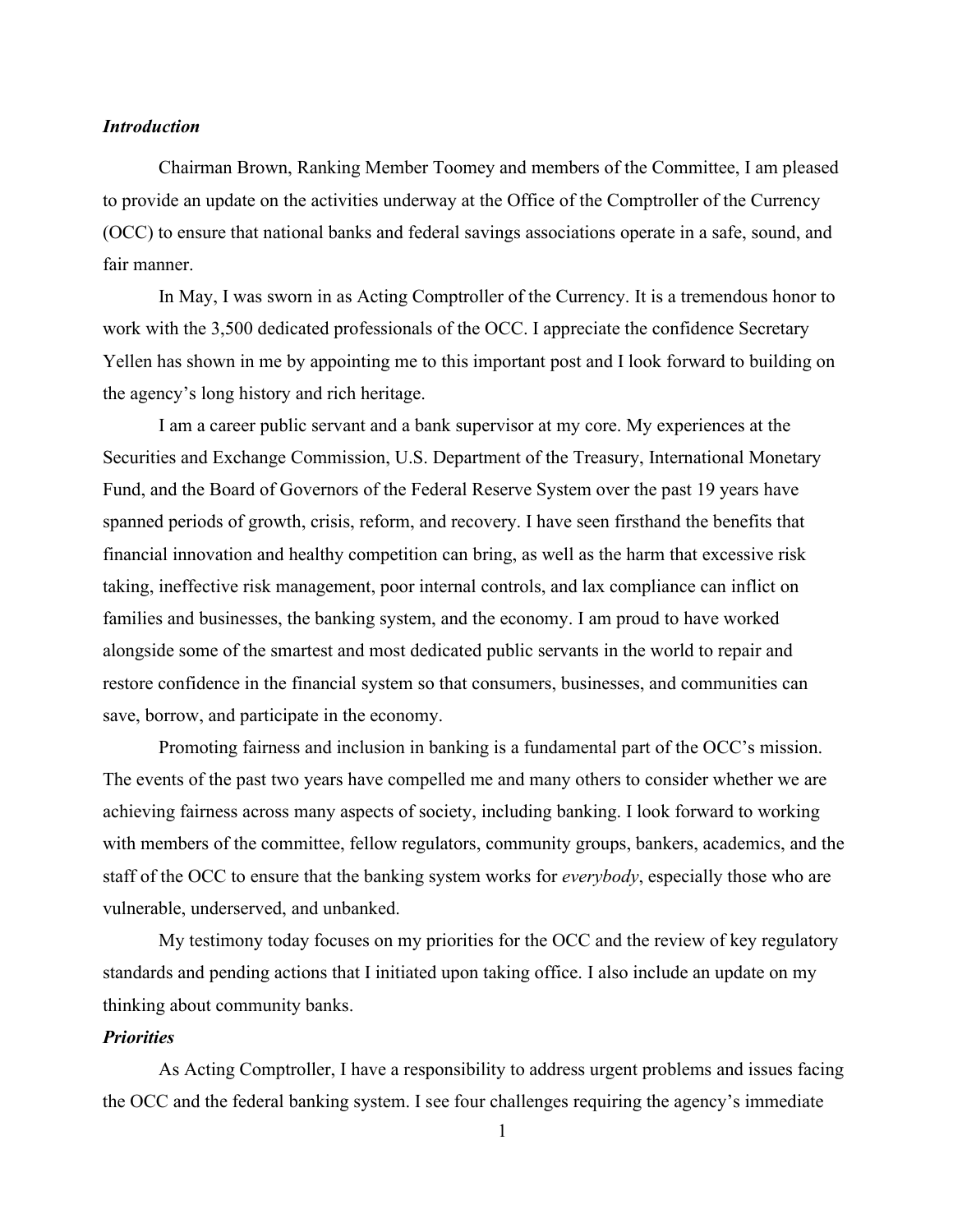attention: (1) guarding against complacency by banks, (2) reducing inequality in banking, (3) adapting to digitalization, and (4) acting on the risks that climate change presents to the financial system.

#### (1) Guarding Against Complacency by Banks

I believe the banking system is at risk of becoming complacent. Despite a once-in-alifetime pandemic, the banking system remains healthy. Key measures of financial strength capital and liquidity ratios—are strong. Bank capital levels are well above where they were before the Great Recession, and bank liquidity is substantially higher.

Banks are also profitable. The federal banking system in the first quarter of the year increased profits significantly, driven in large part by reserve releases. The average return on equity (ROE) was 14.2 percent; a year ago it was under 4 percent. However, I am concerned that overconfidence leading to complacency is a risk as the economy recovers. Sound risk management remains critical. The \$10 billion in losses related to Archegos, a non-bank "family office," serve as a reminder of that.

Many large banks have ambitious growth plans, a robust merger outlook, and a "risk on" posture evident from investor calls. Many community banks face strategic planning challenges and are compelled to grow, organically or through mergers, to achieve economies of scale. When done prudently, growth can provide significant benefits to consumers, communities, investors, and the U.S. economy. When done in an unsafe, unsound, and unfair manner, however, excessive growth can cause significant damage. One of our most important tasks as bank supervisors is to identify, assess, and act before that is the case.

My experience has made me sensitive to certain signals. Capitulation is one. In a dynamic economy, there is a constantly evolving set of products, practices, and clients that banks avoid, or limit exposure to, based on their risk appetite. For instance, at the height of the pandemic, most banks avoided crypto-related activities, limited their exposures to Special Purpose Acquisition Companies (SPACs), and passed on offering buy now, pay later (BNPL) products and services.

Today, things are different. In some cases, banks have done the work necessary, developed the risk management capabilities, and put in place the appropriate resources to engage prudently with these products, practices, and clients. In other cases, because of market demand and a fear of missing out on attractive profit opportunities, some banks have set aside their initial risk management concerns and engaged in these products. Distinguishing between cases that are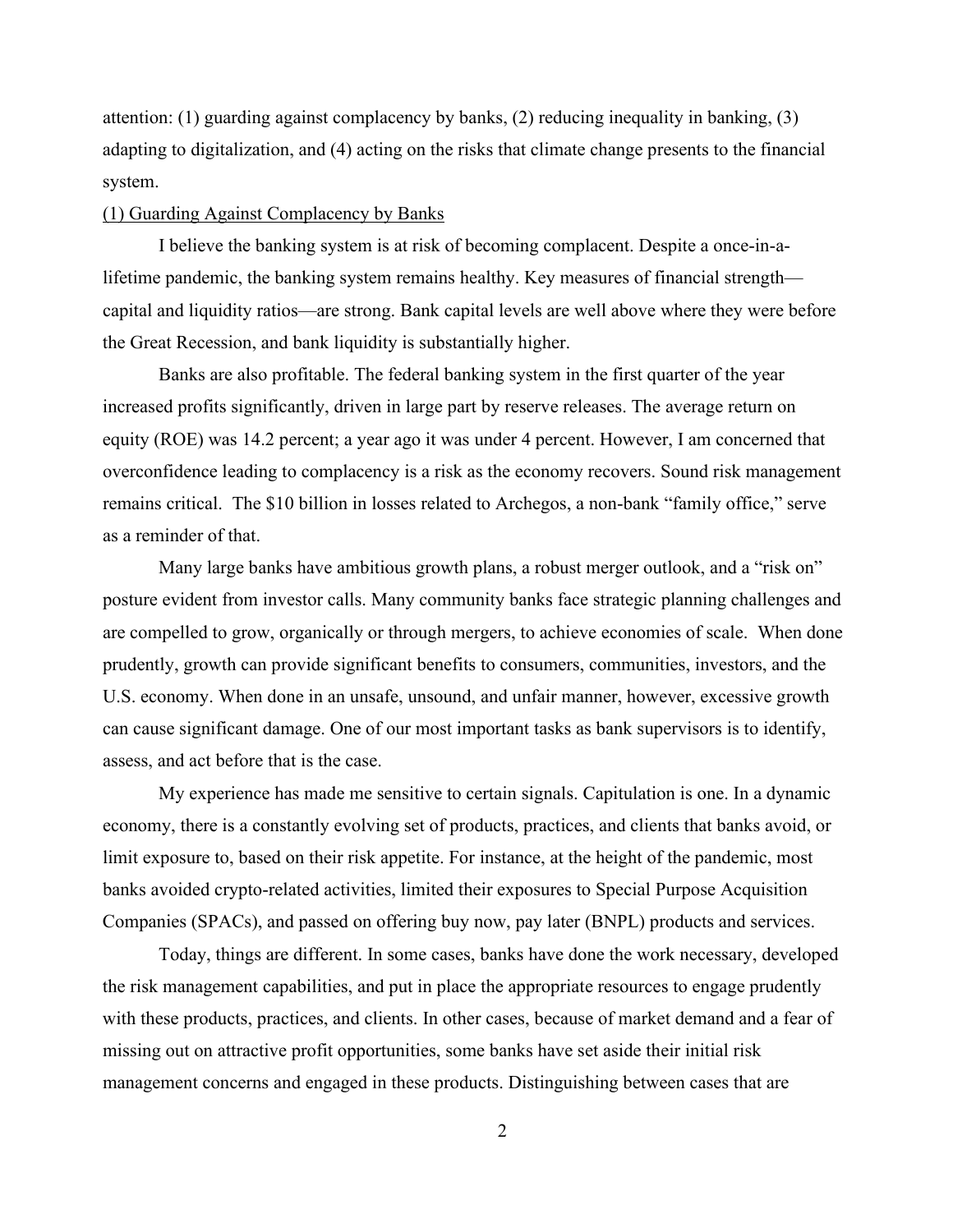appropriate and those that are not is a task for supervision (as distinct from regulation) and a critical component of guarding against complacency in the current environment.

Capital distributions are another watch point. Subsequent to the Federal Reserve's 2021 stress testing announced in June, the U.S. bank holding companies have announced share buybacks in excess of \$13.5 billion and dividends of \$11.3 billion. Additionally, these banks holding companies have announced negative provisions year to date in excess of \$20.5 billion. Some of these banks also announced reinstating prior buyback plans or other plans to further distribute capital. The optimism reflected in these moves is a positive sign but should be tempered with caution. The OCC's spring *Semiannual Risk Perspective* report shows that credit risk remains elevated for some segments. Assistance programs and federal, state, and local stimulus have suppressed past-due levels. As these programs expire, and with uncertainty from the Delta COVID variant increasing, the banking industry is at risk of assuming a "mission accomplished" moment. We are continuing to closely monitor bank actions to ensure they maintain their focus on sound credit risk management practices as well as proactively work with borrowers who are exiting forbearance. We expect banks to manage their capital prudently in light of the continued uncertainty and to prevent avoidable foreclosures by notifying borrowers of the options available to them so they can make informed decisions for their specific situations.

Complacency is not a binary state. It often starts with small tradeoffs. One example is how banks respond to earnings pressures. Despite very low funding costs from low rates, loan growth is flat to declining. The CARES Act programs had a profound impact on the business of banks, particularly mid-sized and community banks. Commercial and industrial loans, driven by PPP lending, expanded 3.1 percent in 2020. However, absent the PPP, C&I lending would have shrunk 9.1 percent. With such compressed margins, banks of all sizes may be tempted to reach for yield, operate beyond their risk appetites, or compromise their sound risk management.

Another example is IT/operational risk and cybersecurity. To manage expenses, some banks have postponed investing to update their IT systems and have deferred maintenance of existing technology, leading to increases in operational and cybersecurity risks. Recent cyber incidents have used ransomware in attacks perpetrated against organizations such as Colonial Pipeline, Steamship Authority of Massachusetts, JBS (the world's largest meatpacker), and the Washington DC Metropolitan Police Department. Additionally, software used by Managed Service Providers (MSP) was leveraged in a mass ransomware incident against over 1,000 small business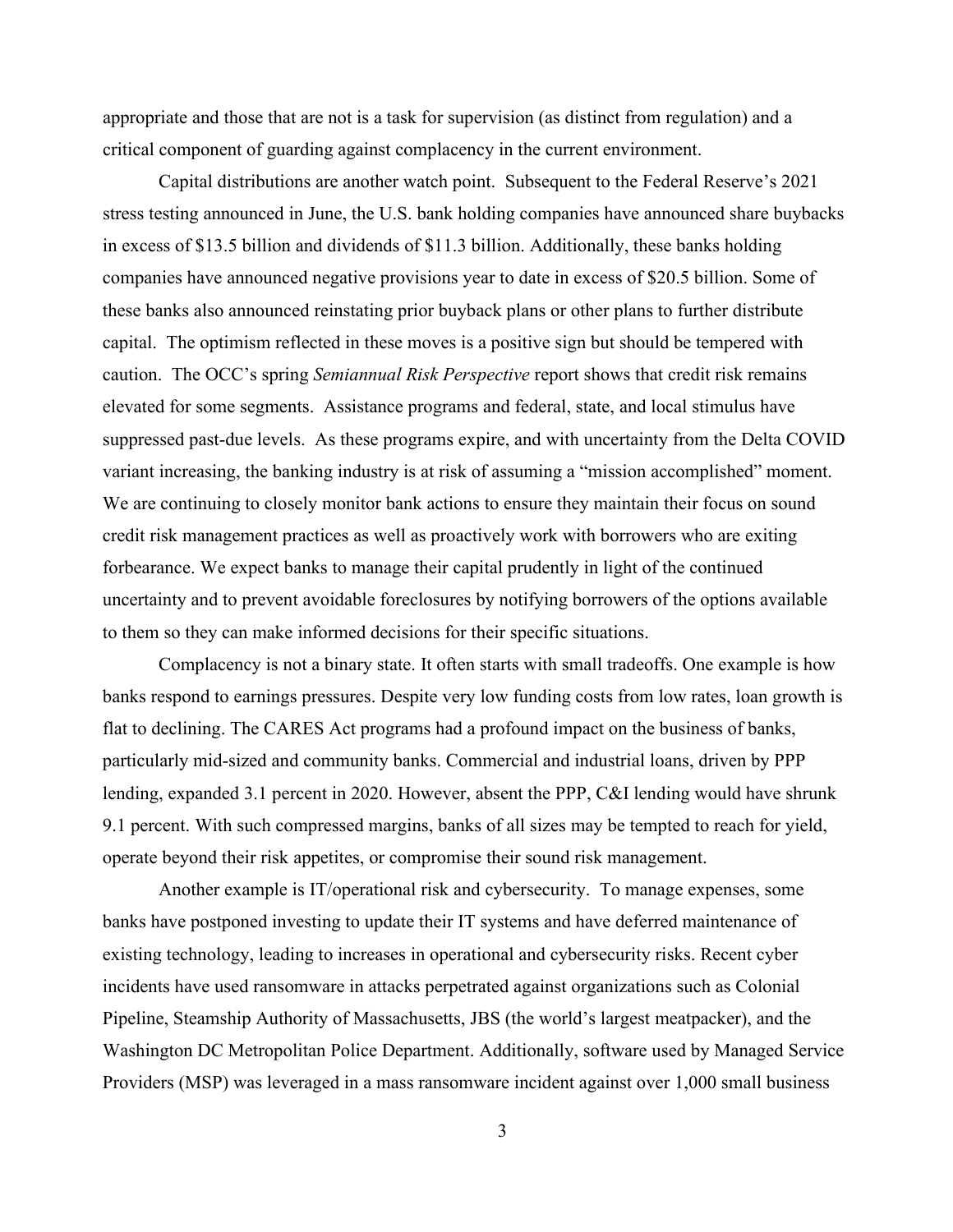customers over the July 4th holiday weekend. The OCC has been coordinating with the Federal Reserve and FDIC to conduct cybersecurity reviews at the largest banks, and last year issued a paper on Sound Practices to Strengthen Operational Resilience<sup>[1](#page-4-0)</sup>, as well as a Notice of Proposed Rulemaking (NPR) on Computer Security Incident Notification.<sup>[2](#page-4-1)</sup> The NPR is intended to ensure that the federal banking agencies have timely notice of cybersecurity incidents at banks and their service providers that have the potential to be disruptive to the operations and customers of banks. The OCC is reviewing comments on the NPR and engaging with the industry to institute best practices in this area.

Finally, the OCC has been working on an interagency basis and directly with the banks we supervise to prepare for the cessation and replacement of the London Interbank Offered Rate (LIBOR). Our efforts are focused on ensuring OCC-supervised institutions mitigate any potential disruption from the LIBOR transition. Along with the Federal Reserve and FDIC, we have instructed banks to cease creating new LIBOR-based contracts as quickly as is practicable, and no later than December 31, 2021. The OCC expects banks to demonstrate that their LIBOR replacement rates are robust and appropriate for their risk profile, nature of exposures, risk management capabilities, customer and funding needs, and operational capabilities. The agency supports the identification of the Secured Overnight Financing Rate (SOFR) as a sound replacement rate. OCC examiners will be closely evaluating the robustness of other rates that banks look to use.

Being vigilant and guarding against complacency will help ensure that the banking system remains safe, sound, and fair, and can continue to support a strong economic recovery. (2) Reducing Inequality in Banking

Reducing inequality in banking must be a national priority. The events of the last two years have brought our history of financial inequality into sharp relief. Research by the Brookings Institute illustrates the stark economic inequality faced by communities of color. In the average U.S. metropolitan area, homes in neighborhoods where the share of the population is 50 percent Black are valued at roughly half the price of homes in neighborhoods with no Black residents,

<span id="page-4-0"></span><sup>1</sup> OCC News Release 2020-144. "Agencies Release Paper on Operational Resilience." October 30, 2020 (https://occ.gov/news-issuances/news-releases/2020/nr-ia-2020-144.html).

<span id="page-4-1"></span><sup>2</sup> OCC News Release 2020-175. "Agencies Propose Requirement for Computer Security Incident Notification." December 18, 2020 (https://www.occ.gov/news-issuances/news-releases/2020/nr-ia-2020-175.html).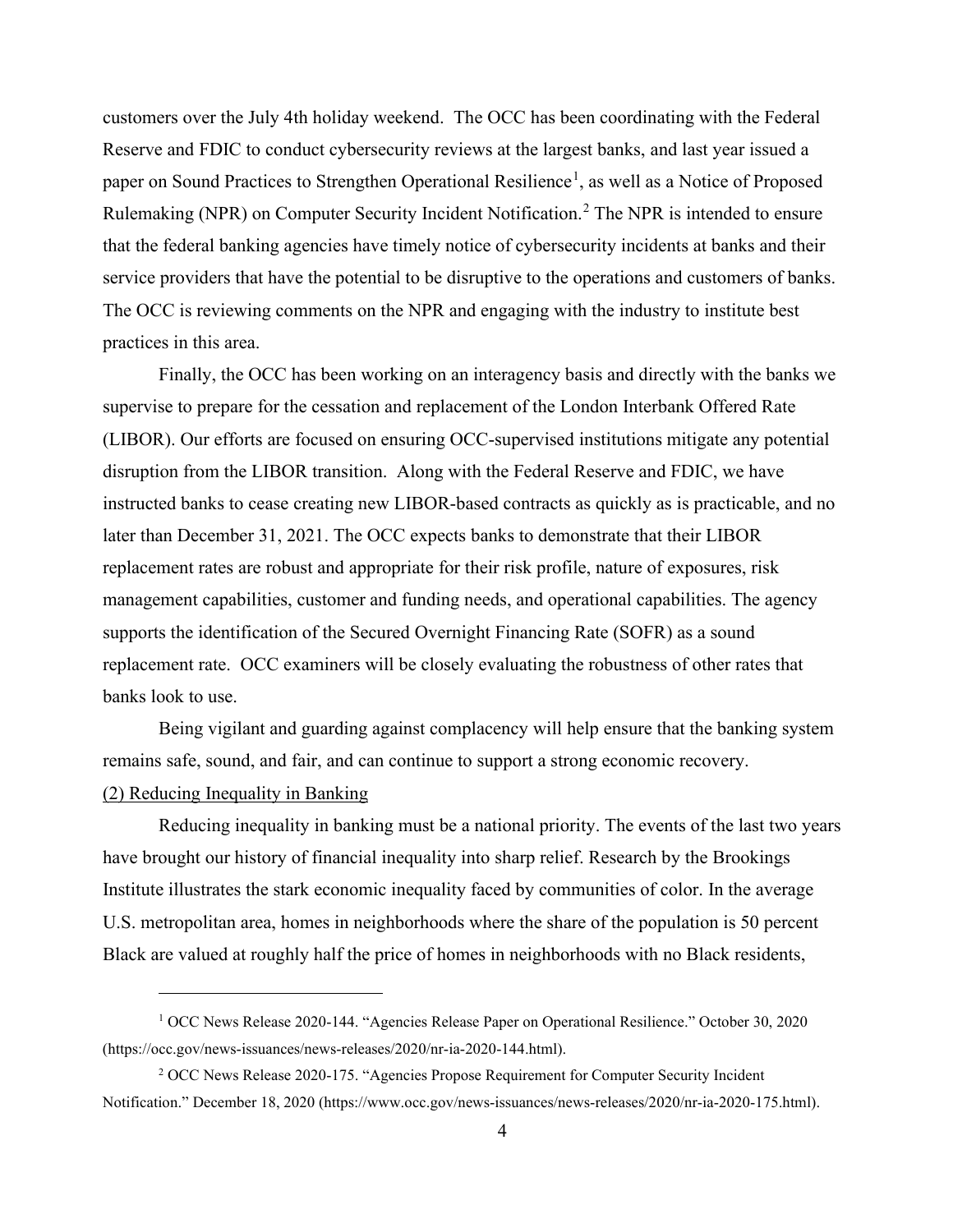suggesting that the most important source of generation wealth building has been denied this segment of the population.<sup>[3](#page-5-0)</sup>

The pandemic has had a disproportionate impact on minority households and businesses and threatens to further exacerbate financial disparities. The Federal Reserve's Survey of Household Economics and Decision making, known as SHED, provides further evidence of the historical disparities experienced by communities of color and the impact the pandemic has had on the most vulnerable within our nation. The report from that survey released in May showed the gap in financial well-being between White adults and Black and Hispanic adults grew by 4 percentage points since 2017, and more than a third of Black and Hispanic adults reported doing worse financially than prior to the pandemic.[4](#page-5-1) Black and Hispanic households have been more likely to lose income and have trouble making rent or mortgage payments during the pandemic,<sup>[5](#page-5-2)</sup> and minority-owned small businesses have been hit harder than white-owned small businesses.<sup>[6](#page-5-3)</sup> The recovery threatens to leave these and rural communities even further behind.<sup>[7](#page-5-4)</sup>

Banks can play an important role in preventing this and closing the wealth gap. Historically, many low-income individuals have been treated by banks as either credits to be avoided or credits to be exploited. The OCC's twin mission of ensuring that banks provide fair access to financial services and treat customers fairly speaks to both of these challenges. To address this problem, I have focused the agency on several priorities.

First, the OCC is working to *strengthen* regulations implementing the Community Reinvestment Act (CRA). Shortly after I took office, I initiated a review of the OCC's May 2020

<span id="page-5-0"></span><sup>3</sup> Andre Perry, Jonathan Rothwell, and David Harshbarger. "The Devaluation of Assets in Black Neighborhoods." Metropolitan Policy Program at Brookings. November 2018.

<span id="page-5-1"></span><sup>4</sup> "Economic Well-Being of U.S. Households in 2020." Board of Governors of the Federal Reserve System. May 2021.

<span id="page-5-2"></span><sup>5</sup> Sharon Cornelissen and Alexander Hermann. "A Triple Pandemic? The Economic Impacts of COVID-19 Disproportionately Affect Black and Hispanic Households." Joint Center for Housing Studies. Harvard University. July 7, 2020.

<span id="page-5-3"></span> $6$  André Dua, Deepa Mahajan, Ingrid Millán, and Shelley Stewart. "COVID-19's effect on minority-owned small businesses in the United States." McKinsey. May 27, 2020.

<span id="page-5-4"></span> $^7$  Emily Moss, Kriston McIntosh, Wendy Edelberg, and Kristen Broady. "The Black-white wealth gap left Black households more vulnerable." Brookings Institute. December 8 2020 (https://www.brookings.edu/blog/upfront/2020/12/08/the-black-white-wealth-gap-left-black-households-more-vulnerable/).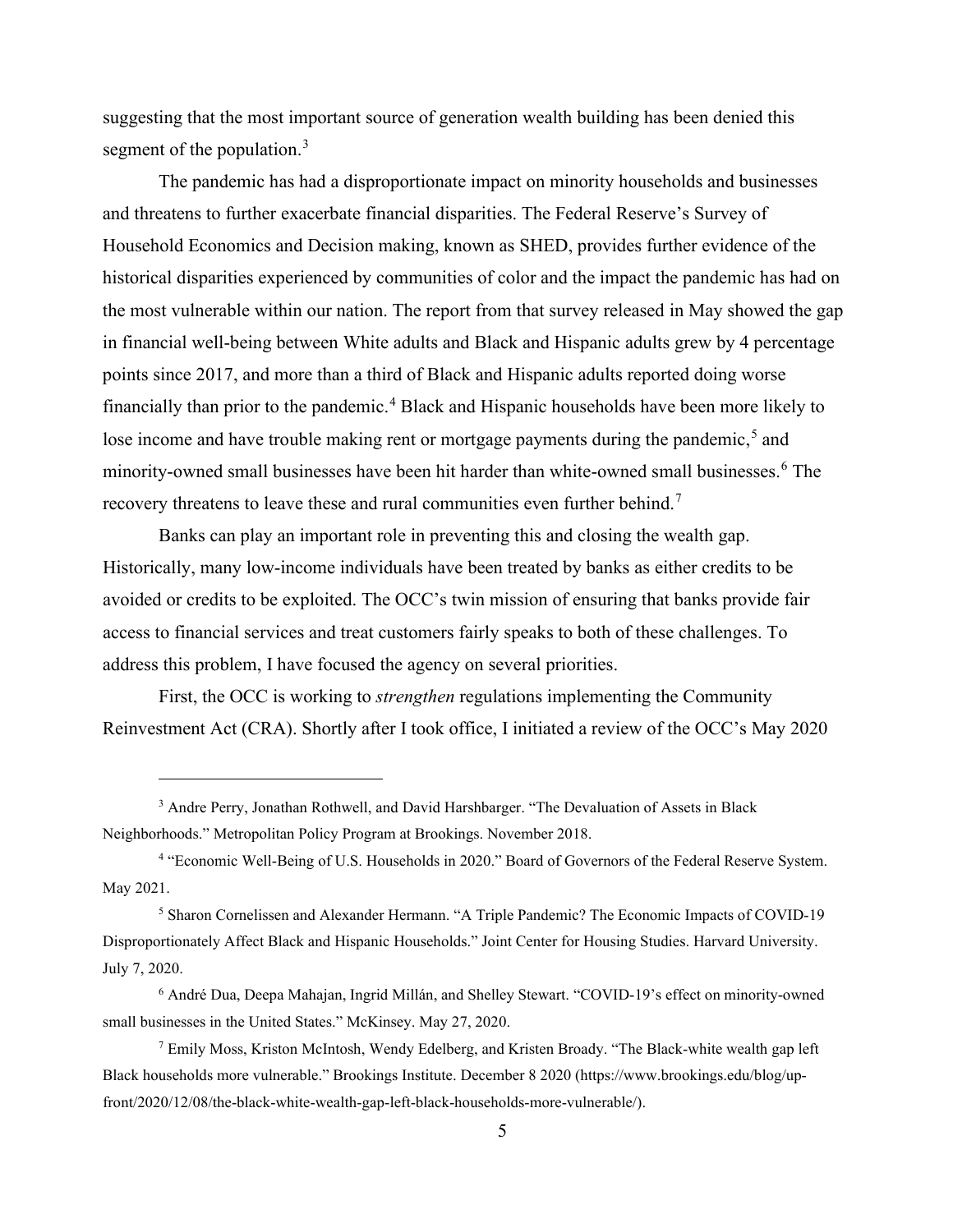final rule implementing the CRA. That review has concluded. Based on the disproportionate impact of the pandemic on vulnerable groups, the comments provided on the Federal Reserve's advance notice of proposed rulemaking (ANPR), and the lessons we have learned based on the partial implementation of the 2020 rule, I decided that the best course of action was to propose rescinding the OCC's 2020 final rule and commit to working with the Federal Reserve and FDIC to put forward a joint rulemaking that strengthens and modernizes the CRA. $8$  Our proposal to rescind the rule will include consideration of how to effect an orderly transition to a new rule. I am committed to following the Administrative Procedure Act, including seeking public comment on any changes so that all voices are heard and considered.

Second, we must prohibit predatory and discriminatory practices while promoting financial inclusion and increased access to credit for the unbanked and underbanked. Overdraft programs are a good example. This committee recently shined a light on the harms to consumers from excessive fees related to overdrafts.<sup>[9](#page-6-1)</sup> It is unacceptable for bank customers to get trapped in a cycle of high cost debt. I look forward to seeing greater innovations by banks for programs that can help customers navigate unexpected needs for credit.

As discussed below, the debates around the OCC's True Lender rule, which Congress overturned under the Congressional Review Act in June, also highlight the need for greater clarity and potential action in these areas.

Third, the institutions we supervise need to be more diverse and inclusive at every level from their board rooms to their leadership teams to their employees. Diversity of background and thought will make these institutions stronger, fairer, and more connected to their communities. Data would help. Currently, banks voluntarily report diversity data to the federal banking regulators, however less than 20 percent of banks provide such reports. Increasing participation in such reporting would provide greater visibility into the diversity of the banking industry and where progress is and isn't being made.

<span id="page-6-0"></span><sup>8</sup> OCC News Release 2021-76, "OCC Statement on Rescinding its 2020 Community Reinvestment Act Rule," July 20, 2021 (https://www.occ.gov/news-issuances/news-releases/2021/nr-occ-2021-76.html) and OCC News Release 2021-77 "Interagency Statement on Community Reinvestment Act Joint Agency Action," July 20, 2021 (https://www.occ.gov/news-issuances/news-releases/2021/nr-ia-2021-77.html)

<span id="page-6-1"></span><sup>&</sup>lt;sup>9</sup> See, for example, Politico, "Warren Calls for Overdraft Fee Crackdown After Blasting Dimon," May 26, 2021 (https://www.politico.com/news/2021/05/26/warren-overdraft-crackdown-dimon-491020)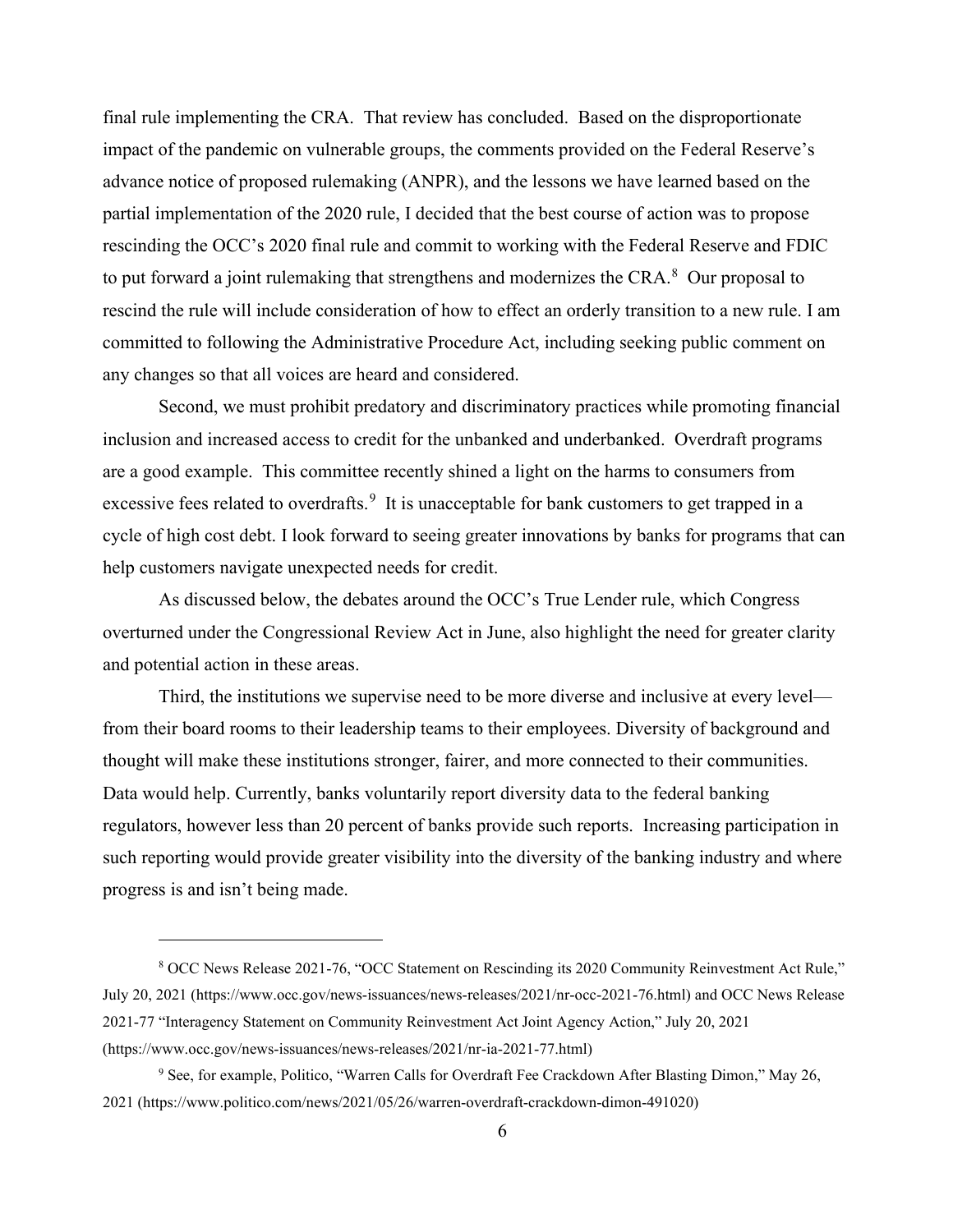We also need to call out racial, gender, and other biases and push for change where needed. For instance, the OCC has been monitoring increasing concerns about racial bias in appraisals, particularly in residential lending. We are addressing this issue in several ways, including by participating in the Administration's interagency effort to address inequity in home appraisals.

Finally, in addition to regulatory action and supervision, we have used our status as a respected and knowledgeable federal banking agency to convene leaders and inspire action toward solving long-standing problems within our financial system. Such is the goal of Project REACh.

## *Origin and Scope of Project REACh*

Just over one year ago, in the midst of the nation's calls for racial and economic equality, the OCC conceived and launched the "Roundtable for Economic Access and Change" (known as Project REACh).<sup>[10](#page-7-0)</sup> Project REACh brings together leaders of banking, civil rights, technology, and business organizations to identify and reduce specific barriers that prevent underserved and minority communities from full, equal, and fair participation in the nation's economy. Project REACh convenes those with the ability to help reduce inherent and structural obstacles so underserved populations have the same opportunities to succeed and benefit from the nation's financial system as others. The OCC has dedicated staff supporting the project.

Shortly after launch, the participants of Project REACh identified several key barriers to financial inclusion and equity for underserved populations, including lack of usable credit scores, low rates of homeownership, and poor access to capital for minority-owned and small businesses. Four national workstreams were formed to address those barriers, and each workstream has made considerable progress. At the recent one year anniversary of Project REACh, I encouraged participants to aim even higher and asked the workstream leads to devise "moonshot" goals for the next two years – goals that will motivate and inspire action and outcomes that underserved communities will be able to feel.<sup>[11](#page-7-1)</sup> Each workstream is described below.

*Inclusion for credit invisibles*: Forty-five million Americans—disproportionately poor and minority—lack a credit score and cannot obtain mortgages, credit cards, or other lending products.

<span id="page-7-0"></span><sup>10</sup> OCC News Release 2020-89, "OCC Announces Project REACh to Promote Greater Access to Capital and Credit for Underserved Populations," July 10, 2020 (https://occ.gov/news-issuances/news-releases/2020/nr-occ-2020- 89.html).

<span id="page-7-1"></span><sup>&</sup>lt;sup>11</sup> OCC News Release 2021-75, "OCC Marks the First Anniversary of Project REACh," July 15, 2021, (https://www.occ.gov/news-issuances/news-releases/2021/nr-occ-2021-75.html)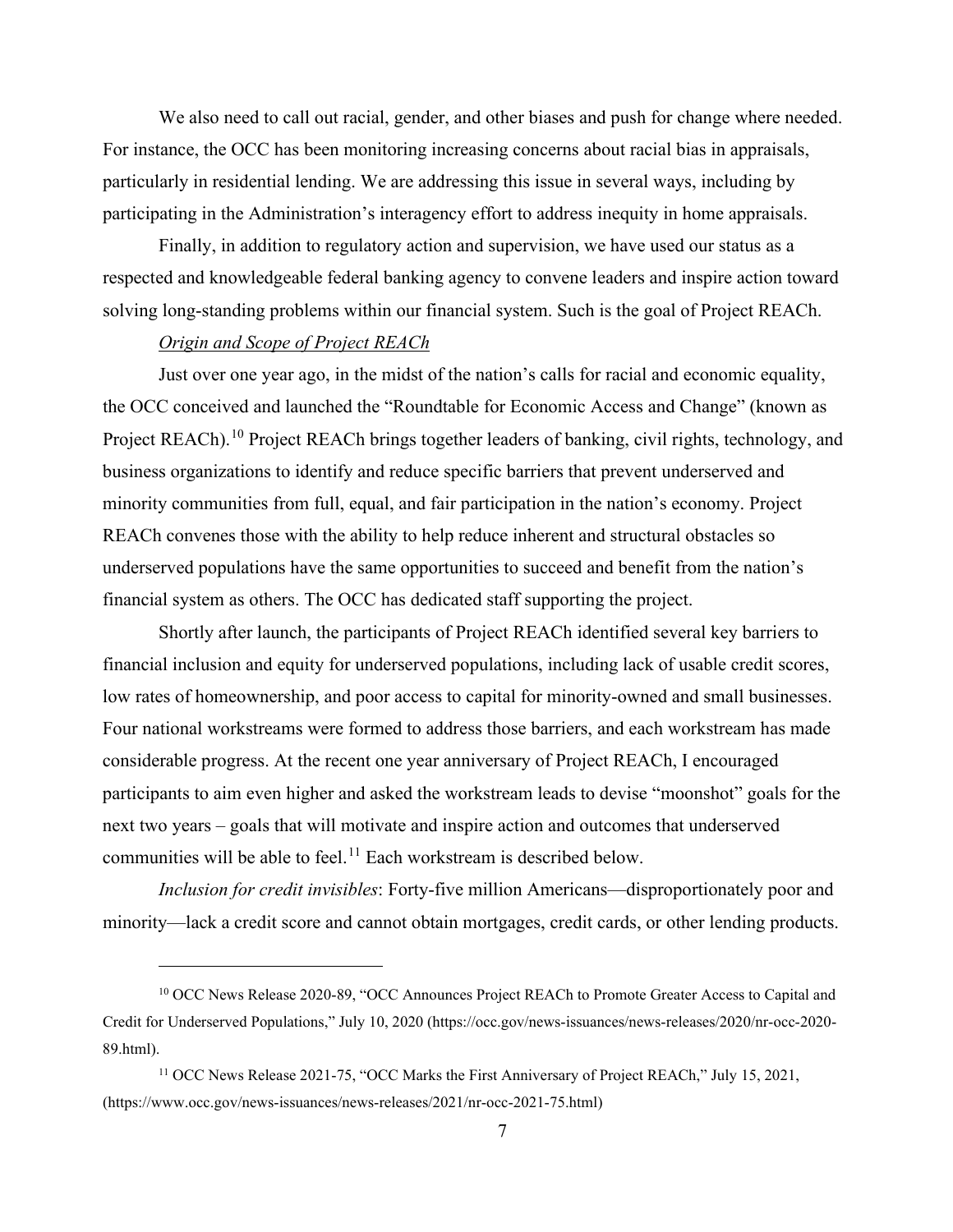Yet many people in this segment demonstrate financial responsibility through payment of rent, utilities, and other recurring financial obligations. Project REACh participants are evaluating models that use alternative data sources, including rent payments, utility bill payments, and other direct debit authorizations to demonstrate on-time payment history and boost the measurable creditworthiness of many Americans. Some of the banks engaged in this workstream are working with technology firms to develop a pilot program that would evaluate data and boost the creditworthiness of gig economy workers. These can help tear down a major barrier to economic access for millions of consumers and minority entrepreneurs, who currently rely on their personal credit to secure business loans. Today, some large banks are in the process of issuing credit cards and other consumer lending products to individuals with no credit score. Other progress in this area has been reported in the press regarding a collaborative effort to test the use of alternative data and underwriting to provide broader responsible access to credit for previously underserved people.<sup>[12](#page-8-0)</sup> This could potentially provide millions of customers with a path to joining the financial mainstream.

*Revitalization of Minority Depository Institutions* (MDIs): The number of MDIs has declined over the years. The remaining MDIs are critical sources of credit and financial services in their communities, but face challenges with accessing capital, adopting new technology, and modernizing their infrastructures. Project REACh recognizes opportunities for partnerships that deliver sustained financial assistance to help MDIs remain a vibrant part of the economic landscape. The OCC has expanded relationships between larger banks and MDIs through capital investments dedicated to improving the technological infrastructure of MDIs so they can offer the same benefits to their customers like remote capture and faster electronic payment platforms.

Last fall, we developed a pledge for larger banks to support MDIs.<sup>[13](#page-8-1)</sup> To date, 23 banks have signed the pledge to provide dedicated technical assistance to help with talent development for MDI staff, as well as diversification of product offerings, and have committed nearly half a billion dollars in investments to MDIs. Most recently, we facilitated a meeting between the

<span id="page-8-0"></span><sup>&</sup>lt;sup>12</sup> Peter Rudegeair and AnnaMaria Andriotis. "JPMorgan, Others Plan to Issue Credit Cards to People With No Credit Scores." *Wall Street Journal*. May 13, 2021 (https://www.wsj.com/articles/jpmorgan-others-plan-to-issuecredit-cards-to-people-with-no-credit-scores-11620898206).

<span id="page-8-1"></span><sup>&</sup>lt;sup>13</sup> See Project REACh Pledge to Strengthen Minority Depository Institutions. OCC (https://www.occ.gov/news-issuances/news-releases/2020/nr-occ-2020-166a.pdf).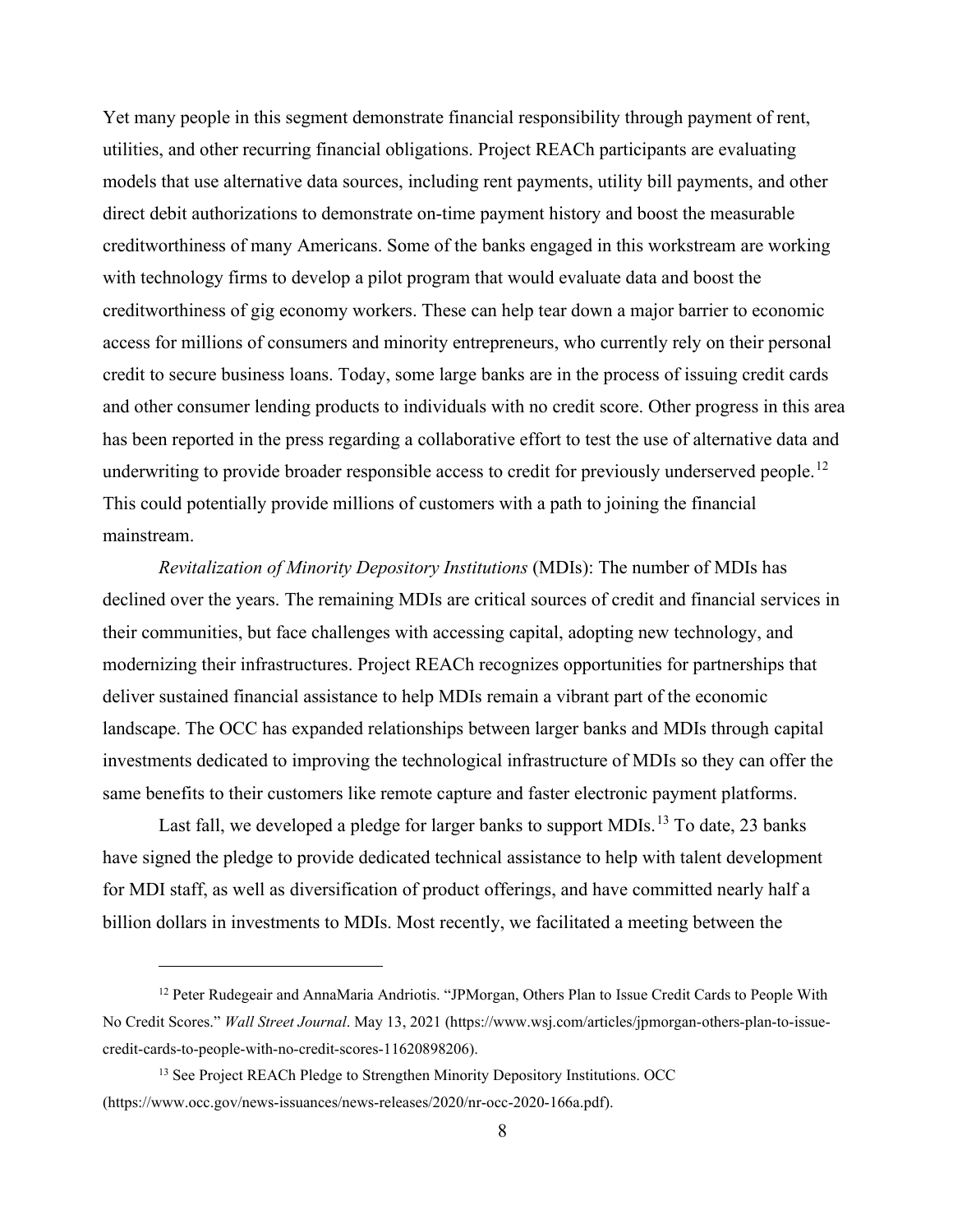National Bankers Association, which represents minority financial institutions, and three of the largest service providers to mid-sized and community banks to assess how they can build better business relationships with MDIs and offer more affordable, innovative solutions to them.

*Increasing homeownership and the inventory of affordable housing*: Homeownership is one of the primary ways that families build wealth. Notably, since the Great Recession, the homeownership gap between Blacks and Whites has *grown* to its highest level in 50 years. [14](#page-9-0) One of the biggest barriers to homeownership for minority borrowers is that they do not have enough for a down payment. Working with civil rights and community-based groups, several participating banks have developed or expanded down payment assistance programs for minority and underserved homebuyers. These programs work in conjunction with community groups with counselors approved by the U.S. Department of Housing and Urban Development to provide consumers educational support for eligibility in these programs.

To increase the inventory of affordable housing, particularly in densely populated markets, Project REACh participants are exploring converting bank-owned housing inventories into affordable homes through low-cost transfer and renovation loans. This has included proposals to repurpose underutilized and surplus commercial real estate into mixed-use facilities that would include residential property and provide additional homebuying opportunities.

*Expanding access to capital for minority-owned and small businesses*: Project REACh participants also are engaged in evaluating models and strategies that facilitate loan participations and consortium lending to minority-owned and small businesses. The effort involves developing a consortium model whereby MDIs, community development financial institutions (CDFIs), and larger banks collaborate to support agricultural businesses and emerging commercial enterprises and industries in rural and native communities, such as clean energy and broadband.

To support small businesses more generally, other Project REACh participants are identifying the challenges of collateral requirements and transitioning entrepreneurs from overutilization of consumer credit towards establishing a commercial credit profile and small business identity that meets the qualifications for small business trade lines. Participants also are currently developing a comprehensive guide for entrepreneurs to point them to the resources they need along the business development continuum.

<span id="page-9-0"></span><sup>&</sup>lt;sup>14</sup> Urban Institute, "Breaking Down the Black-White Homeownership Gap" Feb. 21, 2020.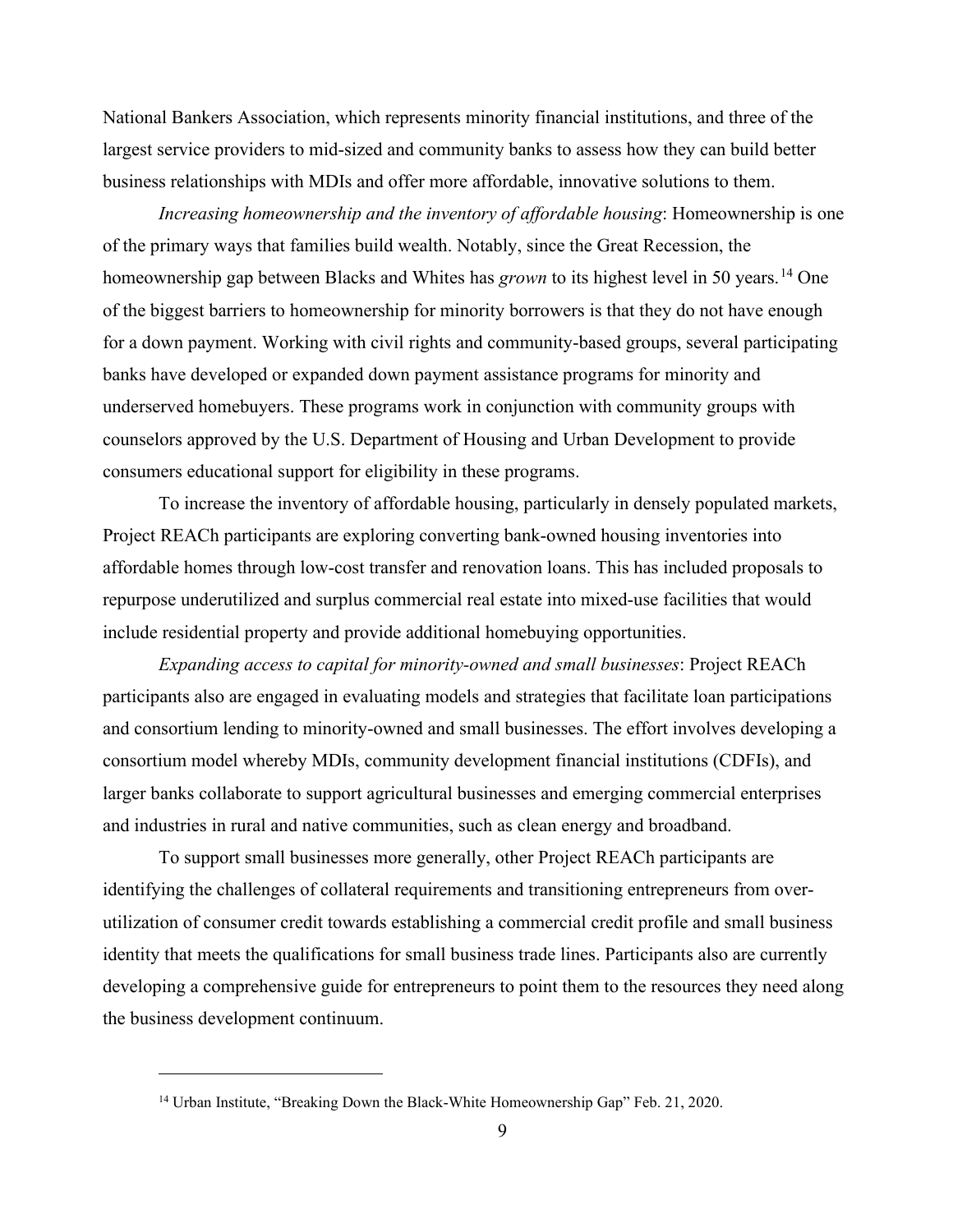Finally, a few participating Project REACh banks have created and offered virtual procurement showcases for minority-owned enterprises and entrepreneurs from underserved communities to build better business relationships and provide opportunities for growth and expansion.

While the four workstreams noted above are national in scope, the path to economic inclusion is often local. Needs differ across communities and markets. That is why we have created area-specific demonstrations of Project REACh where local stakeholders directly voice what their needs are and how to overcome their specific and unique economic barriers. Regional programs and efforts have expanded to Los Angeles, Detroit, Washington, D.C, and Dallas.

## *OCC's Commitment to Diversity and Inclusion*<sup>[15](#page-10-0)</sup>

As an agency, we also need to do our part to reduce inequality and improve our own diversity and inclusion. I am committed to promoting these efforts and ensuring that they remain areas of focus for my Executive Committee.

The OCC engages in comprehensive hiring, recruitment, and employee retention strategies to support efforts to enhance agency diversity. We also provide a wide range of formal and informal career development opportunities to provide our employees leadership skills, which are crucial for career development.

Additionally, the OCC has eight employee network groups,  $16$  each of which serve as a collective voice in communicating workplace concerns and providing input to management around diversity and inclusion programs within the OCC. These have proven to be a valuable means to attract and retain employees from diverse backgrounds and create an inclusive work environment.

Such efforts have made some progress. Over the past 10 years, the OCC's total minority workforce has increased, and manager and senior-level manager positions held by minorities and women also have increased.<sup>[17](#page-10-2)</sup> While the trend is positive and strides have been made, much more

<span id="page-10-0"></span><sup>&</sup>lt;sup>15</sup> Testimony of OMWI Director Joyce Byrd Cofield before the House Financial Services Subcommittee on Diversity and Inclusion, September 8, 2020 for a detailed explanation of our diversity and inclusion programs (https://www.occ.gov/news-issuances/congressional-testimony/2020/ct-occ-2020-118-written.pdf).

<span id="page-10-2"></span><span id="page-10-1"></span><sup>&</sup>lt;sup>16</sup> These employee network groups are the Coalition of African-American Regulatory Employees (CARE); Generational Crossroads; HOLA; Network of Asian Pacific Americans (NAPA); PRIDE; The Women's Network (TWN); Veterans Employee Network (VEN); and the Differently Abled Workforce Network (DAWN).

 $17$  The OCC's minority population has increased from 30 to 36 percent. Manager positions held by minority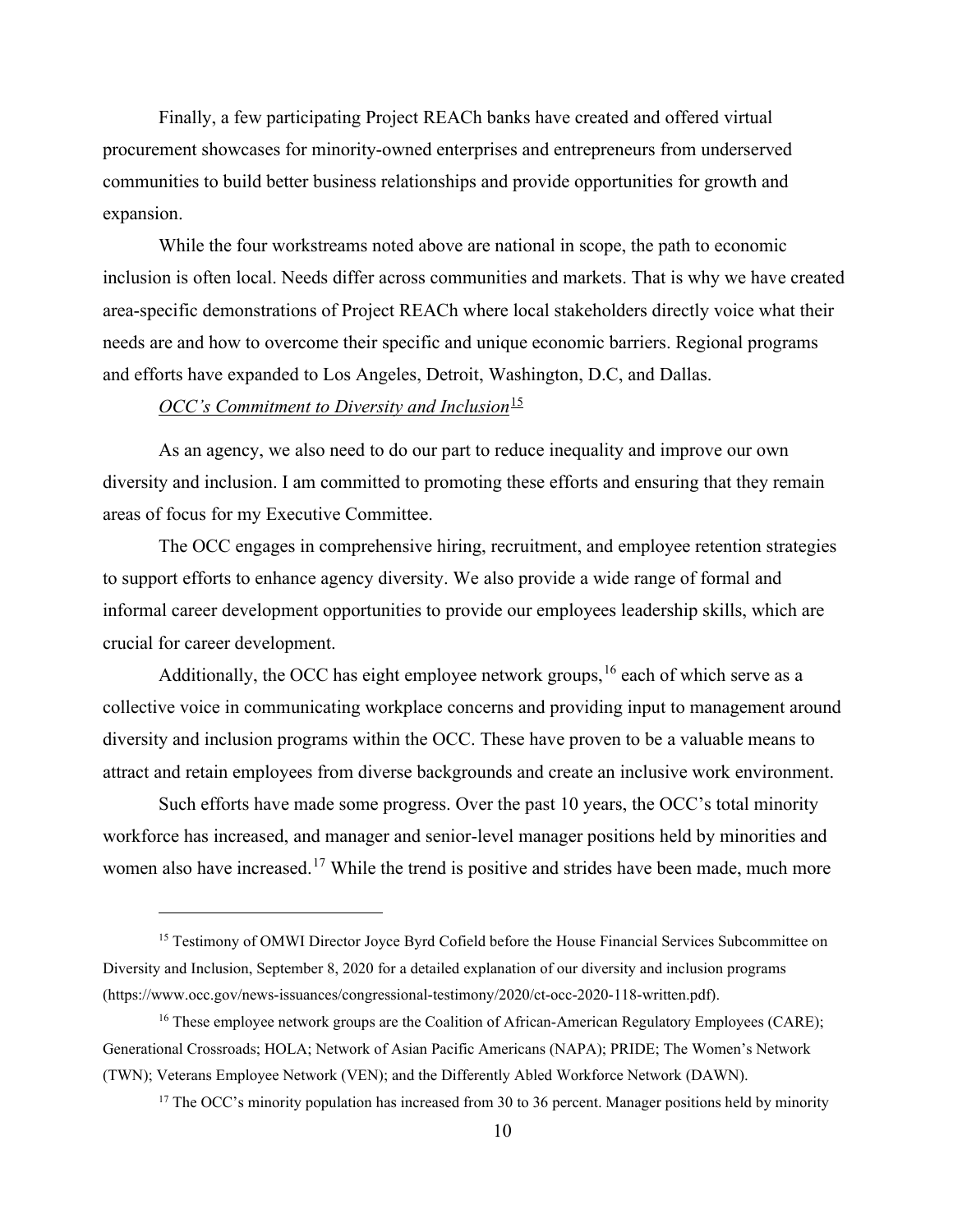needs to be done.

For the third consecutive year, the OCC is hosting its High School Scholars Internship Program (HSSIP) this summer, a six-week paid internship for nearly 100 minority students from public and charter high schools in the District of Columbia. This program provides an opportunity for students to explore a variety of career paths at the OCC, gain an understanding of the financial services industry, and engage in enrichment activities on financial literacy and leadership fundamentals. This year's program was expanded and now includes interns being placed at the Securities and Exchange Commission and the National Credit Union Administration. In addition to our HSSIP program, the OCC has provided minority college students paid internship opportunities for more than a decade through its National Diversity Internship Program.

#### (3) Adapting to Digitalization

The business of banking is changing rapidly and is driven by three related trends: (1) the mass adoption of digital technology, (2) the rise of new payments capabilities, and (3) technological innovations outside of the banking system, including in the digital asset and decentralized finance ("DeFi") space.

For me, it is hard not to feel some déjà vu. In the 1990s and 2000s, "disintermediation" was the watchword. Securities firms and capital markets were disintermediating bank lending and the innovation focused on financial engineering (credit default swaps, collateralized debt obligations, etc.). While this led to greater efficiency in the allocation of credit from savers to borrowers, it also gave rise to a large and less regulated shadow banking system, which eventually collapsed and contributed to the Great Recession.

Today, the financial industry is again being disintermediated but in a different way. Instead of securities firms and capital markets, it is fintechs and technology platforms. Instead of lending, it is payments processing. Instead of financial engineering, it is application programming interfaces, machine learning, and distributed ledgers.

These trends cannot be stopped. They bring great promise, but also risks. Banks and the regulatory community must adapt to them.

My primary concern is that the regulatory community is taking a fragmented agency-by-

and female populations increased from 21 to 28 percent and 37 to 39 percent respectively. Senior level manager positions held by minority and female employees increased from 20 to 25 percent and 27 to 30 percent respectively.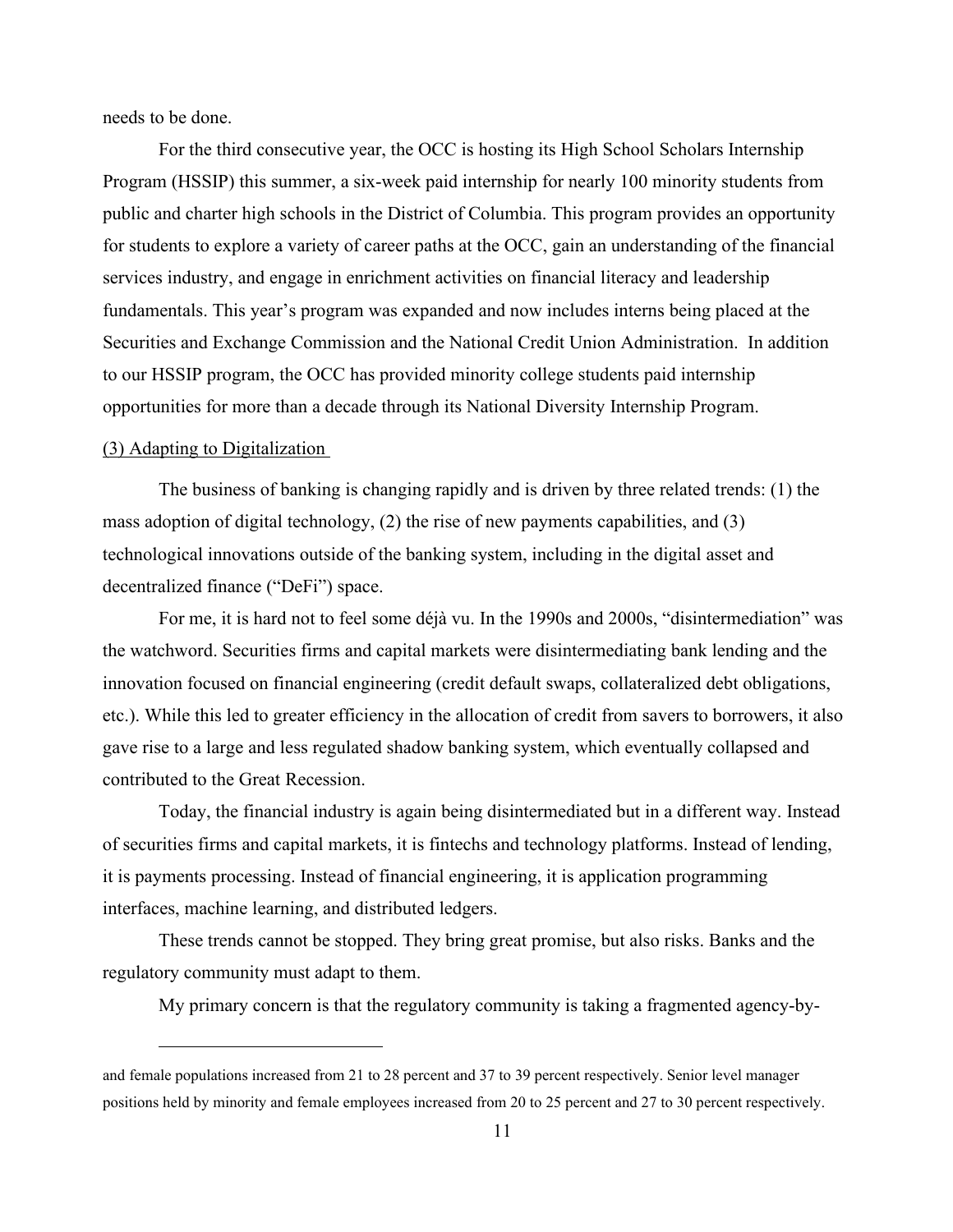agency approach to these trends, just as it did in the 1990s and 2000s. To the extent there is interagency coordination, it tends to be tactical, to deal with a pressing issue, such as Facebook's Libra proposal, now called Diem. The key strategic question which the regulatory community must answer collectively is: Where should we set the regulatory perimeter? To my knowledge, there is neither a shared understanding of the answer to that question nor an overarching strategy to achieve it.

At the OCC, the focus has been on encouraging responsible innovation and we created an Office of Innovation for this purpose. The agency also updated the framework for chartering national banks and trust companies and interpreted crypto custody services as part of the business of banking, actions which I have asked staff to review.

My broader concern is that some of these initiatives were not done in full coordination with all stakeholders. Nor do they appear to have been part of a broader strategy related to the regulatory perimeter. I believe addressing these tasks together should be a priority.

As a first step to increase interagency coordination, the OCC, FDIC, and Federal Reserve have established a Digital Assets Sprint Initiative (previously dubbed the "Crypto Sprint") to provide greater clarity and collaboration around digital assets, including cryptocurrencies. The initiative is comprised of a series of sprints focused on providing an active, coordinated, and timely response to questions and issues raised by rapid growth in that space. The first sprint focuses on developing a common taxonomy for digital assets and agreed upon definitions to ensure a common language and understanding of the basic terms and concepts for future discussions. The second sprint centers on understanding use cases and risks associated with cryptocurrencies and digital assets. The third sprint concentrates on potential gaps in regulation and supervision and prioritizing those gaps for additional consideration. The fourth sprint will consider the policy needs based on the work conducted during the previous sprints.

On a related note, we have been focused on stablecoins and are pleased to join the President's Working Group in evaluating their risks and developing policy recommendations. Stablecoins are important because cryptocurrency trading and DeFi rely significantly on stablecoins to function and to scale. The recent bank-like run on the Iron Finance stablecoin serves as a reminder that the stability of stablecoins cannot be taken for granted.

Finally, I would like to share my preliminary perspective on licensing and charters. Notwithstanding the strong oversight and enhanced provisions the OCC requires, I share the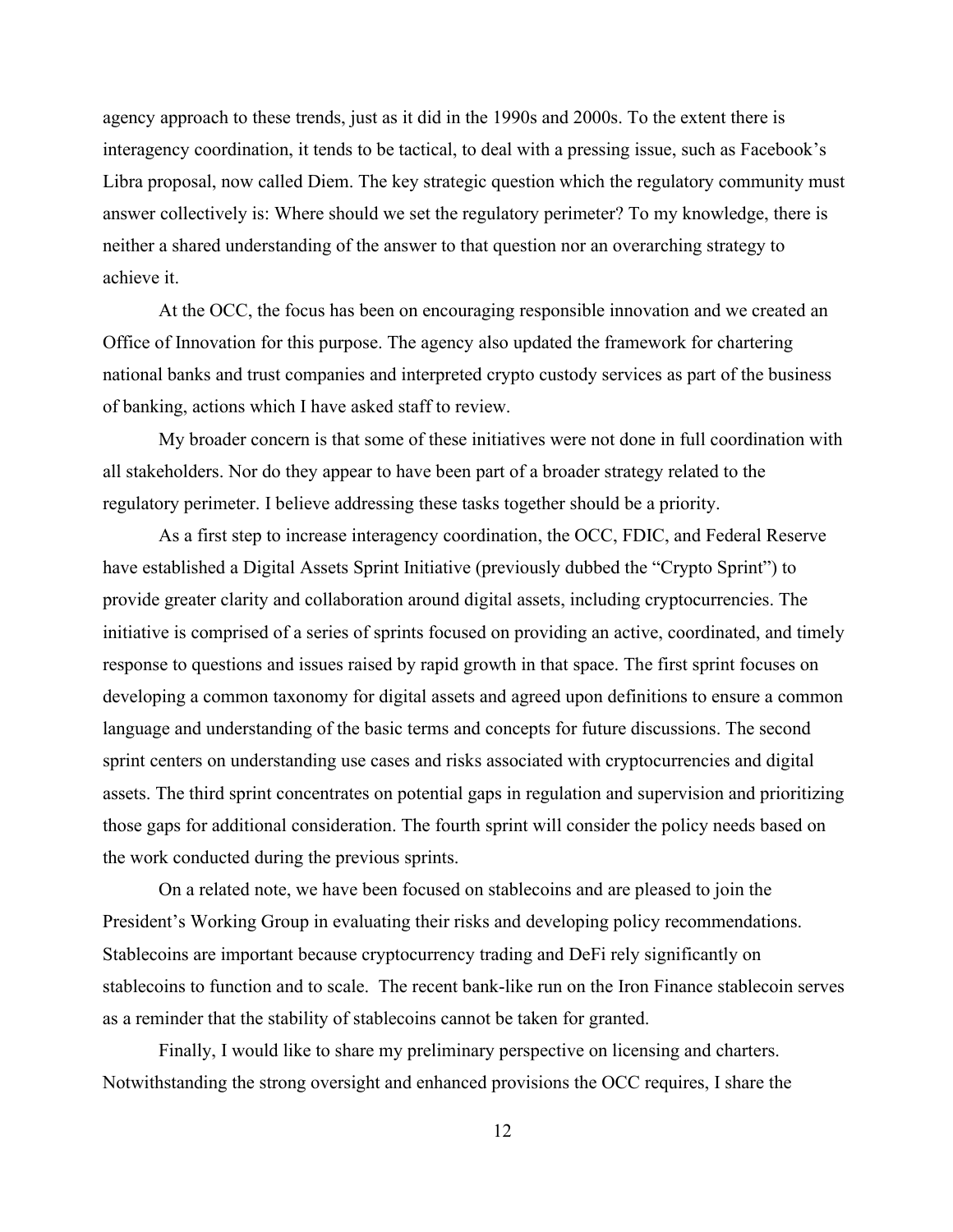concerns of those who maintain that providing charters to fintechs may convey the benefits of being part of the federal banking system without its responsibilities. I also agree with those who recognize that refusing to charter fintechs may encourage growth of another shadow banking system outside the reach of federal regulators. Put simply, denying a charter will not make the problem go away, just as granting a charter will not automatically make a fintech safe, sound, and fair. I will expect any fintechs that the OCC charters to address the financial needs of consumers and businesses in a fair and equitable manner and support the important goal of promoting the availability of credit. Recognizing the OCC's unique authority to grant charters, we must find a way to consider how fintechs and payments platforms fit into the banking system, explore the appropriate use of sandboxes to encourage responsible innovation, and coordinate with the FDIC, Federal Reserve, and the states to limit regulatory arbitrage and races to the bottom.

## (4) Acting on the Risks that Climate Change Presents to the Financial System

As Secretary Yellen has noted, climate change poses an existential risk. Multiple government agencies are charged with addressing the environmental and social problems that climate change presents. Our focus at the OCC is on understanding how climate change may affect the safety and soundness of the institutions we supervise.

For banking supervisors, the issue is straightforward: banks are exposed to physical and transition risks presented by climate change. Physical risks include the increased frequency, severity, and volatility of extreme weather and long-term shifts in global weather patterns and their associated impact on the value of financial assets and borrowers' creditworthiness. Transition risks relate to adjustments to a low-carbon economy and include associated policy changes from Congress and other authorities, technology changes, and litigation.

The actions that need to be taken are less simple. Banks and supervisors are still developing methods for identifying, measuring, and managing physical and transition risks. Based on my observations, this will not be an easy or swift task.

Given this, I believe the OCC can help most if it adopts a two-pronged approach. First, we must engage with and learn from others. The OCC already participates in the Basel Committee on Banking Supervision's Task Force on Climate-Related Financial Risks. The group has taken stock of member initiatives on climate-related financial risks, cataloguing them for member organizations to benefit from one another's experience. Building on this, the OCC recently joined the Network for Greening the Financial System (NGFS), a group of central banks and supervisors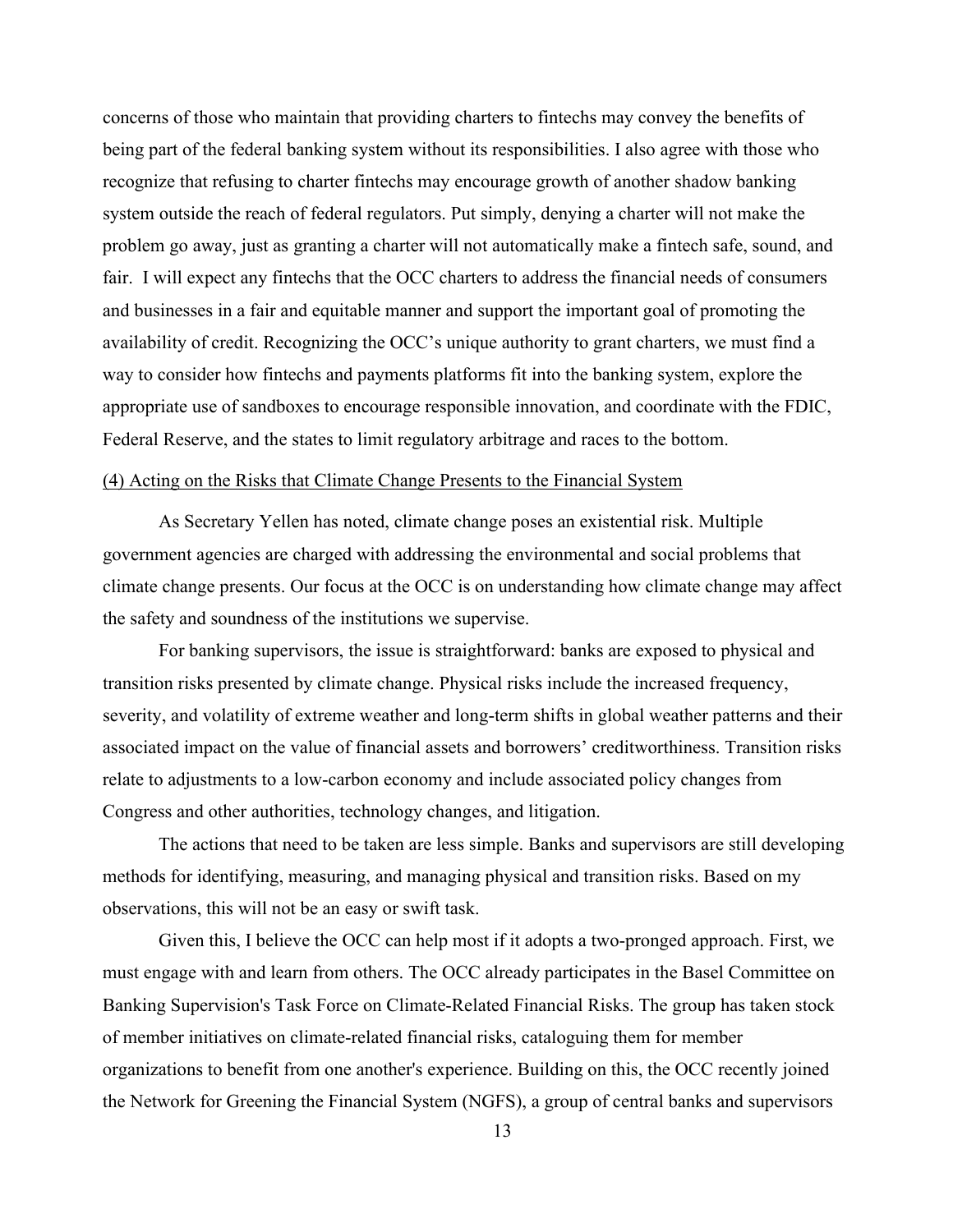from across the globe interested in addressing climate change through the sharing of best practices and development of climate and environment-related risk management. The more perspectives and experiences we can leverage, the better.

Second, we must support the development and adoption of effective climate risk management, especially at large banks. I have asked staff to review and evaluate the current range of practices, with an eye towards identifying best practices and laggards. In addition, I recently announced the appointment of Darrin Benhart as the agency's first Climate Change Risk Officer.<sup>18</sup> The creation of that position will significantly expand the agency's capacity to collaborate with stakeholders and to promote improvements in climate change risk management at banks. Darrin brings a wealth of supervisory, policy, and leadership experience to the role. Managing the risks of climate change will require a collective effort and Darrin will help us work with all stakeholders of the federal banking system.

The OCC is committed to collaborating with Treasury and other FSOC members, as well as market participants and international standard-setting bodies to inform our approach to the financial stability implications of climate change. As Acting Comptroller, I will work to ensure the agency is proactive in this space and acts with the sense of urgency.

# *Reviews*

Shortly after I started as Acting Comptroller, I directed a review of key regulatory standards and matters pending before the agency. Those items include the OCC's True Lender rule, the 2020 Community Reinvestment Act (CRA) final rule as discussed above, interpretative letters and guidance regarding cryptocurrencies and digital assets, and pending licensing decisions and standards. For each topic, the review is considering a full range of internal and external views, the impact of changed circumstances, and a range of alternatives.

On June 30, President Biden signed legislation to repeal the OCC's True Lender rule under the Congressional Review Act. I respect the action by Congress to repeal this rule. Predatory lending has no place in the federal banking system. Indeed, promoting fairness is a critical part of the OCC's mission. I have instructed staff to gather and analyze data on bank-fintech partnerships in order to explore how we can differentiate between harmful rent-a-charter arrangements and

<span id="page-14-0"></span><sup>&</sup>lt;sup>18</sup> OCC News Release 2021-78, "OCC Announces Climate Change Risk Officer, Membership in the NGFS," July 27, 2021. (https://www.occ.gov/news-issuances/news-releases/2021/nr-occ-2021-78.html)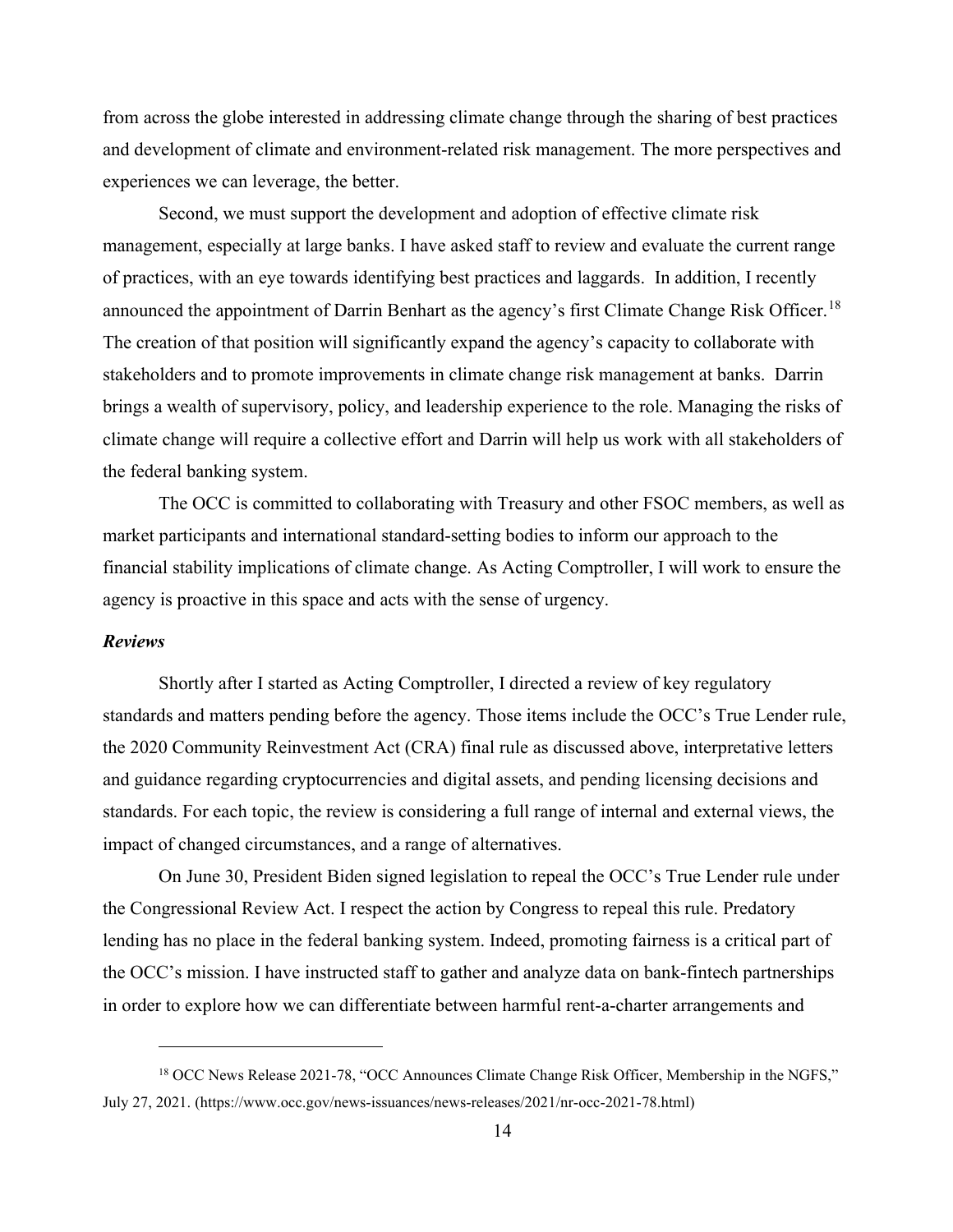healthy partnerships that expand financial inclusion. That analysis will inform the development of options to protect consumers and expand financial inclusion.

I expect the review of charter applications and interpretive letters to conclude later this summer, around the same time as the Digital Assets Sprint Initiative and PWG effort on stablecoins. In the meantime, we are open to processing bank charter applications involving institutions that are engaged in traditional lending activities, that would obtain or maintain federal deposit insurance, and whose parent companies would be subject to supervision by the Federal Reserve.

## *Community Banks*

While much of my initial focus has been on the federal banking system as a whole, I also have been spending time considering issues unique to community banks.

The OCC's community bank supervision program oversees nearly 850 community institutions with assets under \$1 billion. Community banks play a crucial role in providing consumers and small businesses with essential financial services and a source of credit that is critical to economic growth and job expansion. Community banks and their employees strengthen our communities through their active participation in the civic life of their towns.

Overseeing the safety and soundness of community banks is central to the mission of the OCC. The OCC recognizes the important roles they play, and we are committed to fostering a regulatory climate that allows well-managed community banks to grow and thrive. We recognize community banks do not pose the systemic risk to the federal banking system as larger institutions. and should be regulated, supervised, and assessed accordingly.

We are particularly mindful of the burden our examination processes can have on smaller institutions. At the OCC, we are incorporating successes and lessons of the last 18 months to make community bank examinations less disruptive by leveraging technology and blending onsite and offsite work, while maintaining our high standards and quality of supervision.

We also want to level the playing field for federally chartered institutions and their unregulated and state-chartered competitors. For example, while we recognize that the Federal Reserve and FDIC absorb their costs of supervising state banks, the total assessments paid by OCC-supervised community banks generally exceed the assessments paid by their state counterparts. We are currently studying ways to further reduce community bank assessments.

15